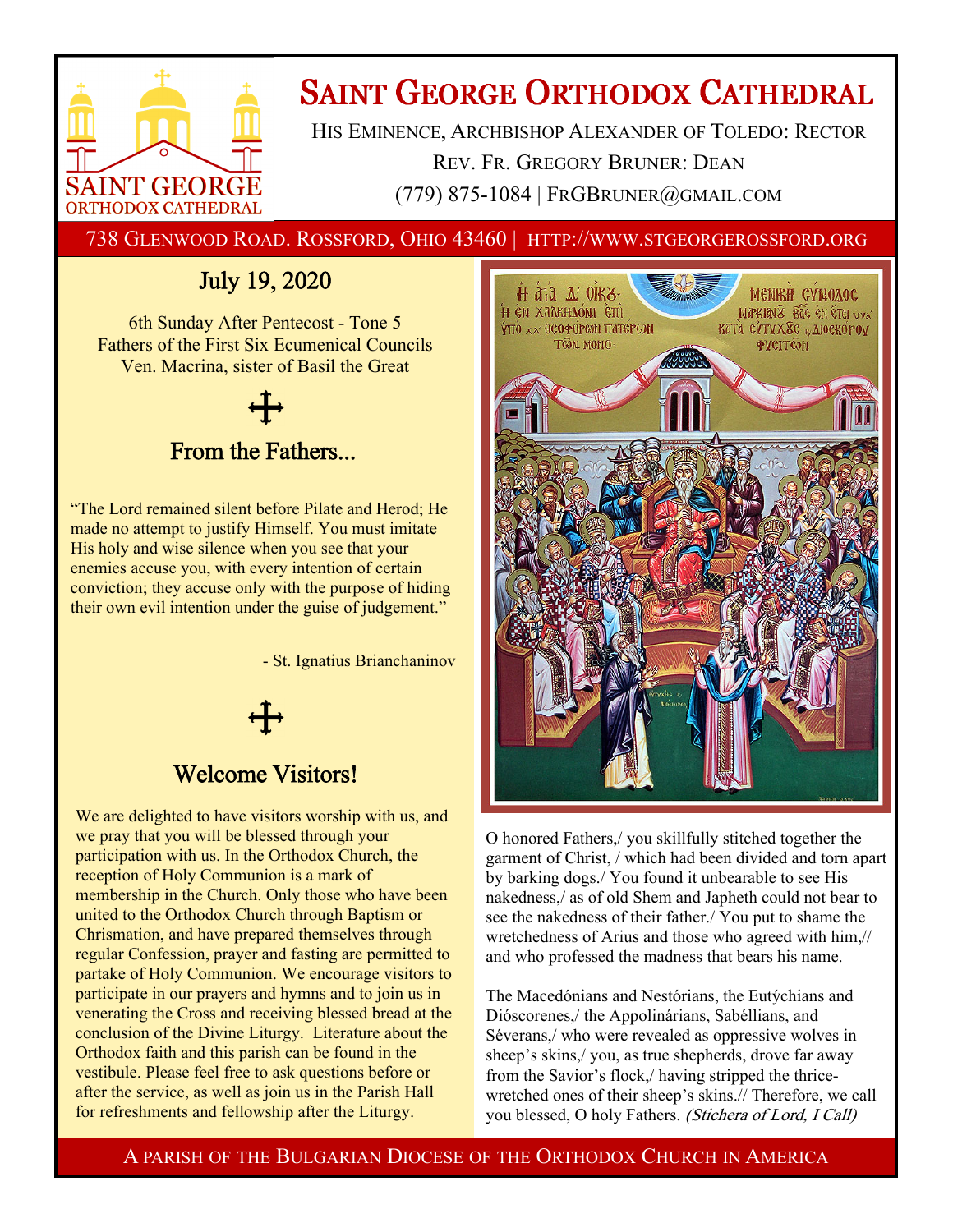## TODAY'S WORSHIP - HYMNS AND SCRIPTURE READINGS

#### Resurrection Troparion in Tone 5

Let us, the faithful, praise and worship the Word,/ co-eternal with the Father and the Spirit,/ born for our salvation from the Virgin;/ for He willed to be lifted up on the Cross in the flesh,/ to endure death,/ and to raise the dead// by His glorious Resurrection.

#### Holy Fathers Troparion in Tone 8

Thou art most glorious, O Christ our God,/ Who hast established the Holy Fathers as lights on the earth./ Through them Thou hast guided us to the True Faith.//

O greatly compassionate One, glory to Thee!

#### Resurrection Kontakion in Tone 5

Thou didst descend into hell, O my Savior,/ shattering its gates as Almighty,/ resurrecting the dead as Creator,/ and destroying the sting of death./ Thou hast delivered Adam from the curse, O Lover of man,// and we cry to Thee: O Lord, save us!

Glory to the Father and to the Son and to the Holy Spirit

#### Holy Fathers Kontakion in Tone 8

The Apostles' preaching and the Fathers' doctrines have established one Faith for the Church./ Adorned with the robe of truth, woven from heavenly theology,// It defines and glorifies the great mystery of piety.

Now and ever and unto ages of ages. Amen.

#### Steadfast Protectress of Christians in Tone 6

Steadfast Protectress of Christians,/ constant advocate before the Creator;/ despise not the entreating cries of us sinners,/ but in your goodness come speedily to help us who call on you in faith./ Hasten to hear our petition and to intercede for us, O Theotokos,/ for you always protect those who honor you!

#### Epistle: Romans 12:6-14

Having then gifts differing according to the grace that is given to us, let us use them: if prophecy, let us prophesy in proportion to our faith; or ministry, let us use it in our ministering; he who teaches, in teaching; he who exhorts, in exhortation; he who gives, with liberality; he who leads, with diligence; he who shows mercy, with cheerfulness.

Let love be without hypocrisy. Abhor what is evil. Cling to what is good. Be kindly affectionate to one another with brotherly love, in honor giving preference to one another; not lagging in diligence, fervent in spirit, serving the Lord; rejoicing in hope, patient in tribulation, continuing steadfastly in prayer; distributing to the needs of the saints, given to hospitality.

Bless those who persecute you; bless and do not curse.

#### Gospel: Matthew 9:1-8

So He got into a boat, crossed over, and came to His own city. Then behold, they brought to Him a paralytic lying on a bed. When Jesus saw their faith, He said to the paralytic, "Son, be of good cheer; your sins are forgiven you."

And at once some of the scribes said within themselves, "This Man blasphemes!"

But Jesus, knowing their thoughts, said, "Why do you think evil in your hearts? For which is easier, to say, 'Your sins are forgiven you,' or to say, 'Arise and walk'? But that you may know that the Son of Man has power on earth to forgive sins" – then He said to the paralytic, "Arise, take up your bed, and go to your house." And he arose and departed to his house. Now when the multitudes saw it, they marveled and glorified God, who had given such power to men.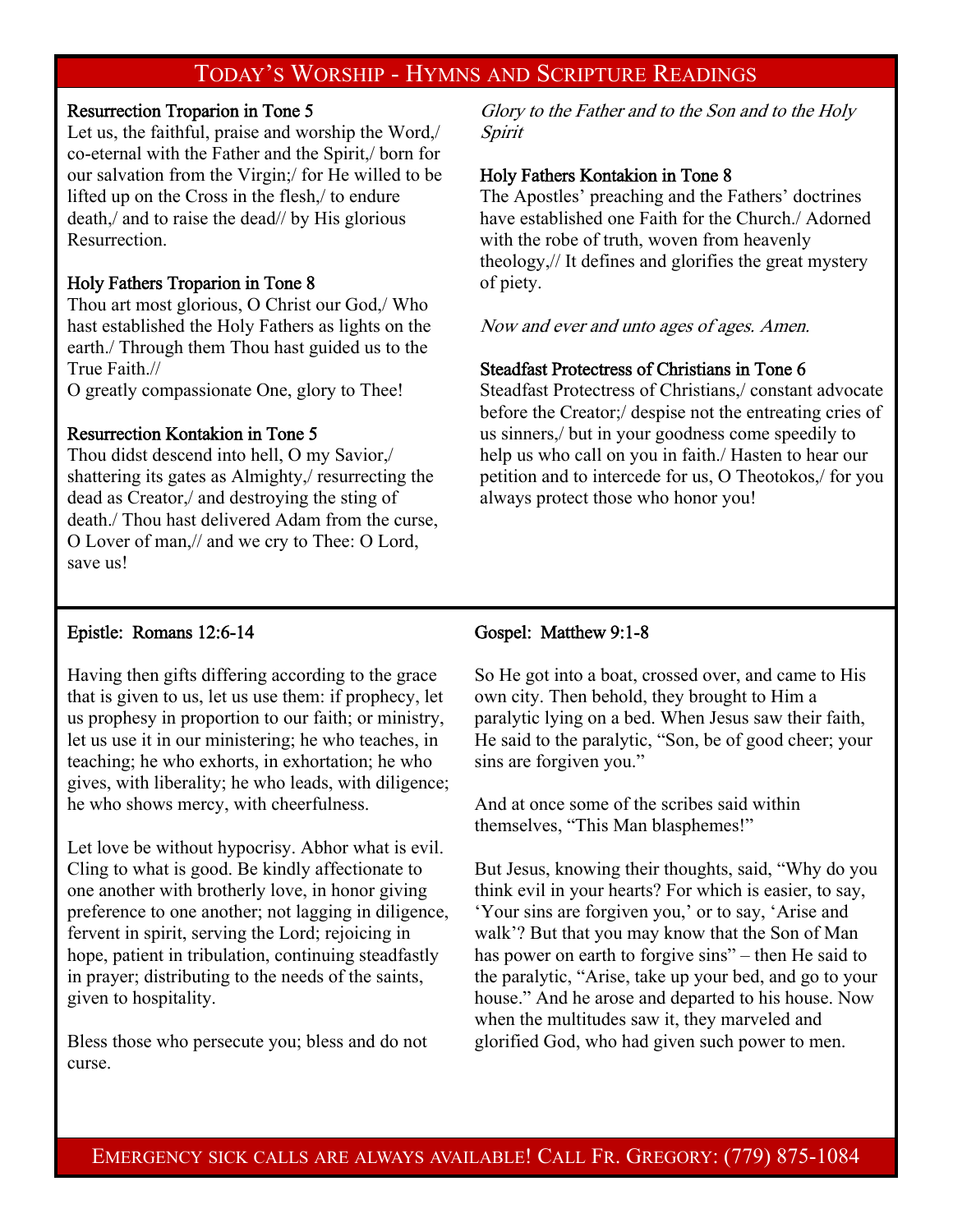#### THIS WEEK AND LIFE IN CHRIST

## Sunday, July 19th

-

#### 10:00 AM Divine Liturgy (Livestream and In Person)

Holy Fathers of the First Six Ecumenical Councils Ven. Macrina, sister of Basil the Great Bl. Stephen, King of Serbia, and his mother, St. Militsa Romans 12:6-14, Hebrews 13:7-16 Matthew 9:1-8, John 17:1-13

#### Monday, July 20th 7:00 PM Adult Education (Online)

Holy Glorious Prophet Elijah Uncovering of the Relics of Ven. Afanasy, Abbot James 5:10-20, Luke 4:22-30

#### Tuesday, July 21st 8:30 PM Parish Council (Online)

Prophet Ezekiel Ven. Simeon of Emessa, Fool-for-Christ 1 Corinthians 5:9-6:11, 1 Corinthians 6:20-7:12 Matthew 13:54-58, Matthew 14:1-13

#### Wednesday, July 22nd

Holy Equal-to-the-Apostles Mary Magdalene Translation of Relics of Hieromartyr Phocas of Sinope 1 Corinthians 7:12-24, Matthew 14:35-15:11

#### Thursday, July 23rd

<sup>-</sup>

<sup>-</sup>

Martyr Trophimus, Theophilus and 13 others in Lycia Hieromartyr Apollinaris, Bishop of Ravenna 1 Corinthians 7:24-35, Matthew 15:12-21

#### Friday, July 24th

Martyr Christina of Tyre Holy Martyrs and Passionbearers Boris and Gleb 1 Corinthians 4:5-8, Romans 8:28-39 Matthew 13:44-54, John 15:17-16:2

#### Saturday, July 25th 5:00 PM Great Vespers (Livestream and In Person)

Dormition of Righteous Anna, mother of the Theotokos Holy Women Olympias the Deaconess and the Virgin Eupraxia of Tabenna Romans 12:1-3, Galatians 4:22-31 Matthew 10:37-11:1, Luke 8:16-21

### Sunday, July 26th

#### 10:00 AM Divine Liturgy (Livestream and In Person)

Hieromartys Hermolaus at Nicomedia Martyr Parasceva of Rome Repose of St. Jacob Netsvetov, Enlightener of Alaska Romans 15:1-7, Philippians 3:7-14 Matthew 9:27-35, Mark 10:39-31, 42-45

#### If the Lord is God, Follow Him



The Holy Prophet Elijah appears, with no introduction, at the beginning of the seventeenth chapter of First Kings (III Kingdoms in the Orthodox Study Bible.) We see that Elijah certainly is a prophet by the way he speaks God's word, but we also see that he is both the beneficiary and the performer of miracles.

The miracle from which Elijah benefits saves his life. It's a time of famine, and God tells him to go to the brook Cherith that flows into the Jordan, and drink water from the brook. God says, "I shall command the ravens to feed you there."

When the brook dries up, God prepares Elijah to perform a lifegiving miracle for someone else, telling him to go to Zarephath, where a widow will take care of him.

Elijah finds the widow, who readily gives him a cup of water. But when he asks for bread she tells him that she has so little that she and her son will probably soon die. Elijah prophesies that the Lord will furnish her with flour and oil. Just as he promises, "the bin of flour was not used up and the jar of oil did not run dry."

But the widow's son dies, and she bitterly confronts Elijah: "You came to me to bring my sin to remembrance, and to kill my son." God answers Elijah's plea to restore the son's life. With that, the widow is able to say, "Now I know that you are a man of God, and the word of the Lord in your mouth is truth."

As God's prophet, Elijah does much good, but he must also confront evil. When he meets King Ahab, Elijah reminds the king that he has forsaken the worship of the true God and followed after the false gods, the Baals, of his wife Jezebel. He has thrown the people into uncertainty, which Elijah challenges: "How long will you be undecided between two opinions? If the Lord is God, follow Him, but if Baal, follow him." Then Elijah shows in spectacular fashion that God triumphs over all false deities. Victorious, he orders the execution of all 450 of Baal's prophets.

Events like this execution make some see God as brutal, even murderous. But this alien religion of Baal—powerfully patronized by the queen, Jezebel—had moved "into the very heart of Israel, contaminating and corrupting the people from one end of the Northern Kingdom to the other" writes Norman Podhoretz in his book "The Prophets". The Old Testament shows us that God protects His people and His truth, sometimes by destroying unrepentant, dangerous and arrogant enemies like the prophets of Baal.

Elijah appears to the disciples at the Transfiguration. He is alive in Christ, as we will be if we overcome the temptation to let ourselves be "undecided between two opinions," and follow the Lord because He is God.

HAVE A QUESTION OR NEED TO CHAT? CALL OR EMAIL FR. GREGORY.